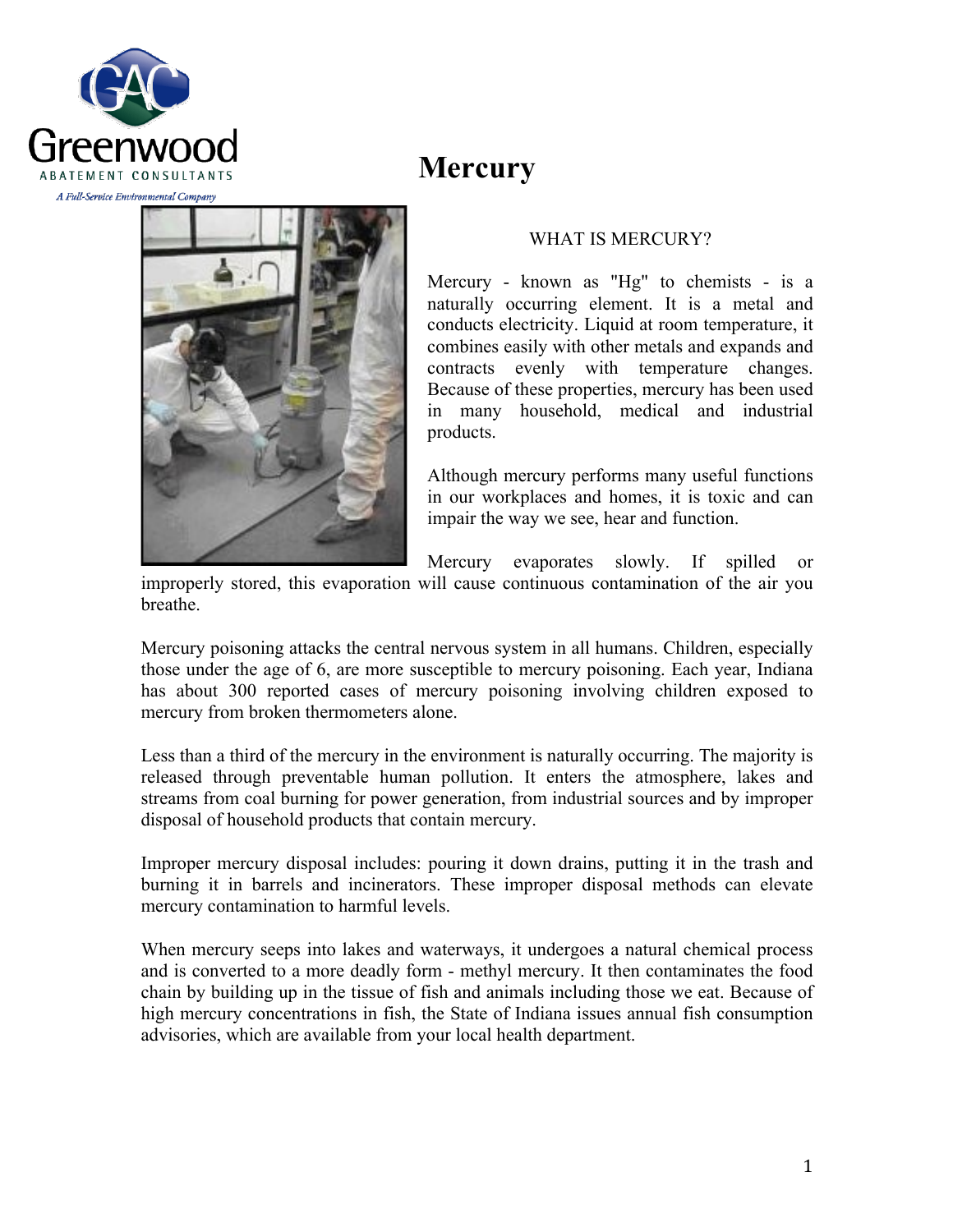# MERCURY FACTS

- Mercury is one of the 92 naturally occurring chemical "elements" that make up our physical world. Mercury has some unusual chemical and physical properties that make it a useful substance for a variety of electrical devices and other industrial applications.
- Although mercury is a metal, it exists in a liquid state at room temperature. It generally occurs in nature as mercury sulfide (HgS), a reddish ore also know as cinnabar. Cinnabar was once used as a pigment and small figurines and reliefs also were carved from it.
- Because mercury is a metal, it is an excellent conductor of electricity, and therefore is frequently used for electric switches. Mercury also is used in fluorescent, or mercury-vapor lights.
- Because it readily expands and contracts as it gets warmer or cooler, it also is used in thermometers and thermostats.
- Because it is liquid, but also is extremely dense and heavy compared to water and other liquids, it is used in barometers and other pressure detection devices.
- Because mercury compounds can interfere with the growth of fungi, it also was previously used in latex paint to prevent mold.
- Unfortunately, mercury is highly toxic to humans and other animals. In humans, it can effect the liver, kidney's, the central nervous system, or the brain. It is especially harmful to children and developing fetuses.
- Because mercury also has a high surface tension which causes it to "bead up" and to absorb loose particles as it rolls along, it was in the past used to clean felt hats. However, "hatters," as the hat cleaners were known, eventually succumbed to mercury poisoning and suffered from dementia. Hence, the phrase "mad as a hatter." (and the character, the Mad Hatter, of Alice in Wonderland.)
- Because mercury is a liquid, and also because it easily evaporates into the air, mercury can enter the environment very easily. Once it is in the environment, it can be difficult to clean up, can spread easily, and may persist for a long time.

# IN WHAT FORMS DOES MERCURY EXIST?

Mercury occurs naturally in the environment. Sometimes known as quicksilver, it is a heavy metal, like lead or cadmium, that exists in different chemical forms:

- Elemental mercury or metallic mercury is the element in its pure, 'un-combined' form. It is a shiny, silver-white metal that is liquid at room temperature, but is rarely found in this form in nature. If not sealed off, mercury slowly evaporates into the air, forming a vapor. The quantity of vapour formed increases as temperatures rise. Elemental mercury is traditionally used in thermometers and some electrical switches.
- Inorganic mercury compounds or mercury salts, more commonly found in nature, include mercuric sulphide (HgS), mercuric oxide (HgO) and mercuric chloride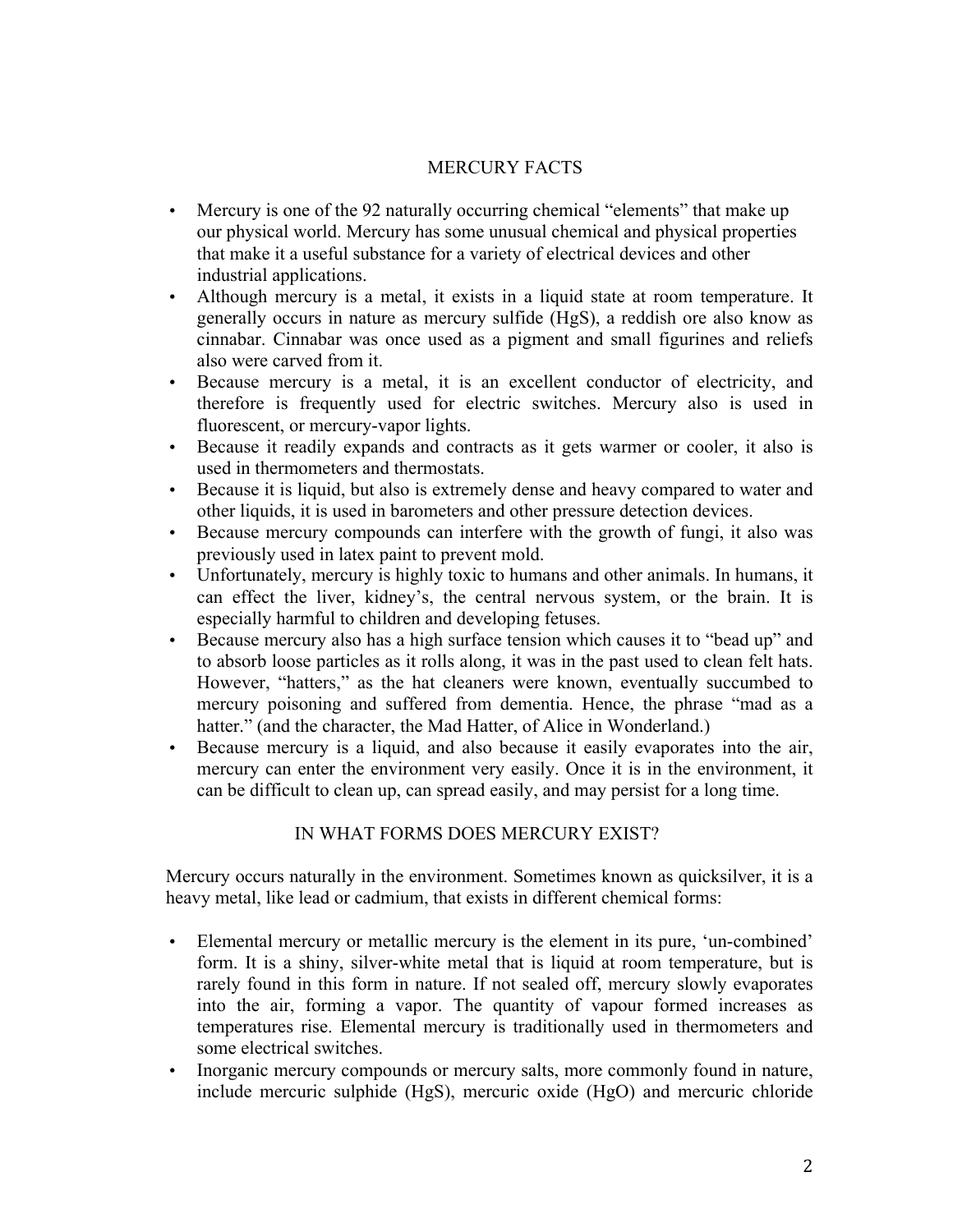$(HgCl<sub>2</sub>)$ . Most of these are white powders or crystals, except for mercuric sulphide which is red and turns black after exposure to light. Some mercury salts, such as mercury chloride, also form vapor, but they stay in the air for a shorter time than elemental mercury because they are more soluble in water and more reactive.

• Organic mercury is formed when mercury combines with carbon and other elements. Examples of organic mercury compounds are dimethyl mercury, phenyl mercuric acetate and methyl mercuric chloride. The form most commonly found in the environment is methyl mercury.

#### HOW DOES MERCURY EXIST IN THE ENVIRONMENT?

- Several forms of mercury exist naturally in the environment, the most common being metallic mercury, mercuric sulphide, mercuric chloride, and methyl mercury.
- Natural processes can change the mercury from one form to another. For instance, chemical reactions in the atmosphere can transform elemental mercury into inorganic mercury.
- Some micro-organisms can produce organic mercury, particularly methyl mercury, from other mercury forms. Methyl mercury can accumulate in living organisms and reach high levels in fish and marine mammals via a process called bio-magnification (i.e. concentrations increase in the food chain).
- Because mercury is one of the basic chemical elements, of which all things are made, it cannot be broken down or degraded into something else. Once released into the biosphere through natural events or human activities, mercury readily moves and cycles through the environment. Soil, water bodies and the sediments underneath them are believed to be the places where mercury comes to rest until it is ultimately removed from the biosphere again.

# HOW DOES THE FORM OF MERCURY AFFECT

# LIVING ORGANISMS AND THE ENVIRONMENT?

- The different forms mercury exists in (such as elemental mercury vapor, methyl mercury or mercuric chloride) are commonly designated "species". As mentioned above, the main groups of mercury species are elemental mercury, inorganic and organic mercury forms. Speciation is the term commonly used to represent the distribution of a quantity of mercury among various species.
- Speciation plays an important part in the toxicity and exposure of mercury to living organisms. Among other things, the species influence:
	- o The physical availability for exposure if mercury is tightly bound to inabsorbable material, it cannot be readily taken up (e.g. into the blood stream of the organism);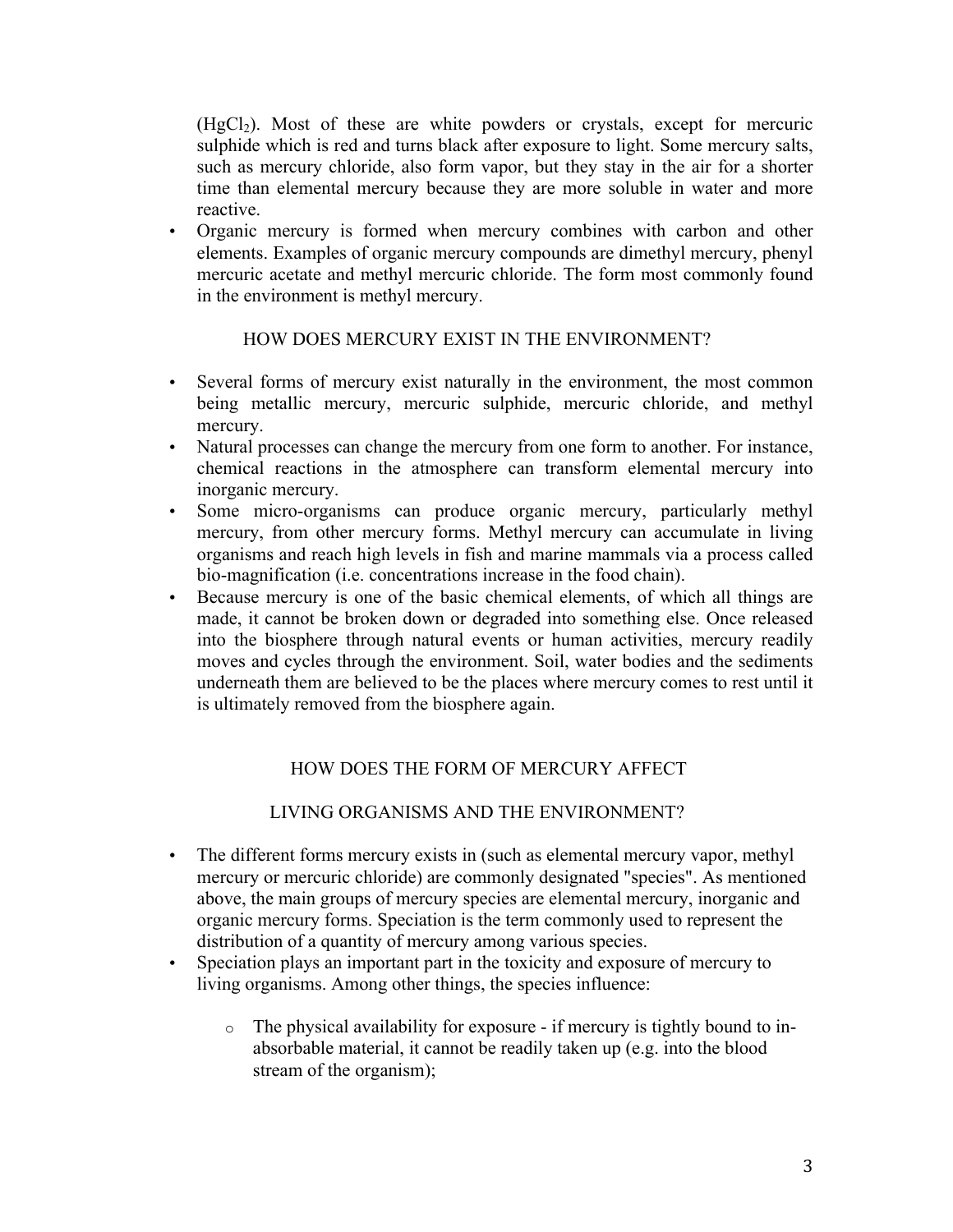- o The internal transport inside the organism to the tissue on which it has toxic effects - for example the crossing of the intestinal membrane or the blood-brain barrier;
- o Its toxicity (partly due to the above mentioned);
- o Its accumulation, bio-modification, detoxification in and excretion from – the tissues;
- o Its bio-magnification on its way up the trophic levels of the food chain (an important feature particularly for methyl mercury).
- Speciation also influences the transport of mercury within and between environmental compartments including the atmosphere and oceans, among others. For example, the speciation is a determining factor for how far from the source mercury emitted to air is transported. Mercury adsorbed on particles and ionic (e.g. divalent) mercury compounds will fall on land and water mainly in the vicinity of the sources (local to regional distances), while elemental mercury vapor is transported on a hemispherical/global scale making mercury emissions a global concern. Another example is the so-called "polar sunrise mercury depletion incidence", where the transformation of elemental mercury to divalent mercury is influenced by increased solar activity and the presence of ice crystals, resulting in a substantial increase in mercury deposition during a three month period (approximately March to June).
- Moreover, speciation is very important for the controllability of mercury emissions to air. For example, emissions of inorganic mercuric compounds (such as mercuric chloride) are captured reasonably well by some control devices (such as wet-scrubbers), while capture of elemental mercury tends to be low for most emission control devices.

#### WHAT IS MERCURY POISONING?

- Mercury poisoning is the ill effects on humans nervous system and other bodily systems due to the over-exposure of mercury. Mercury is a neurotoxin, meaning it affects the nervous system. The "mad hatters" of the 19th century suffered from mercury poisoning which caused personality changes, nervousness, trembling, and even dementia. The hatters were exposed to mercury in the felting process, where mercury was rubbed onto cloth to preserve it.
- Today, people are more aware of the dangers of mercury and many of its uses have been discontinued. However, mercury exposure is still an occupational hazard for people in many industries and mercury is present in the environment around us. There is also the risk of exposure due to a thermometer breaking or mercury leaking out of a thermostat or any number of mercury-containing devices. If mercury vapor is inhaled, as much as 80 percent may enter the bloodstream.
- The effects of mercury poisoning can be classified as acute, chronic, or other.